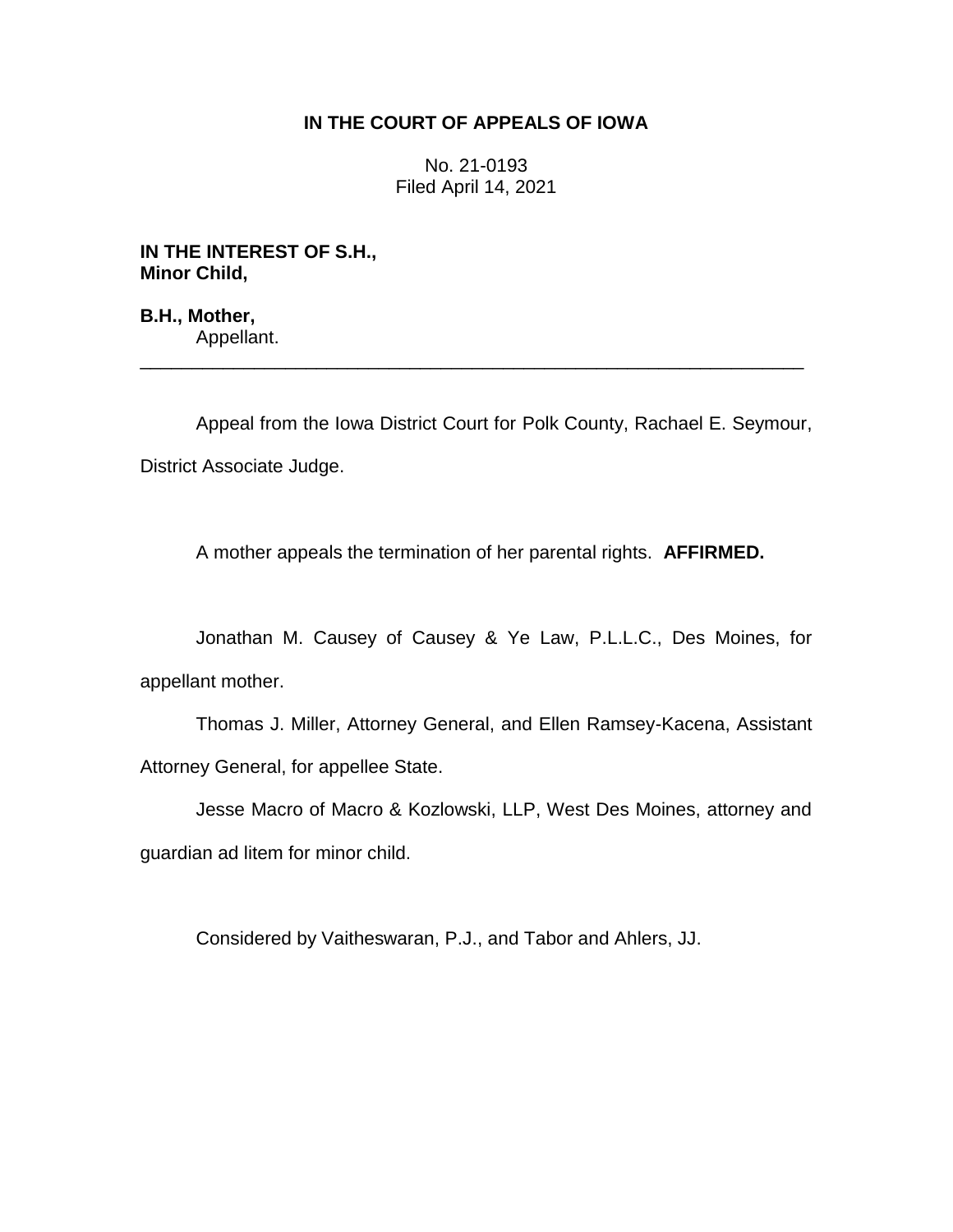## **AHLERS, Judge.**

The mother of S.H., born in October 2019, appeals the termination of her parental rights. She argues her counsel was ineffective for failing to object to certain exhibits, the juvenile court should have granted her a six-month extension for reunification, and the court abused its discretion in denying her motion to reopen the record. We reject her arguments and affirm.

## **I. Background Facts and Proceedings.**

The family came to the attention of the Iowa Department of Human Services (DHS) when the child tested positive for THC at birth. The family again came to the attention of the DHS in both February and March 2020 upon reports the child had unexplained bruising and the mother and her paramour were using methamphetamine while caring for the child. On March 19, the child was removed from the home, and on March 25 the child was adjudicated in need of assistance. A termination hearing was held on November 19 and 23. On January 14, 2021, the mother filed a motion to reopen the record and submit additional evidence. On January 31, 2021, the juvenile court issued orders denying the mother's request to reopen the record and terminating the mother's parental rights under Iowa Code section 232.116(1)(b), (e), and (h) (2020). The mother appeals.<sup>1</sup>

## **II. Standard of Review.**

 $\overline{a}$ 

Appellate review of orders terminating parental rights is de novo. *In re A.B.*, \_\_\_ N.W.2d \_\_\_, \_\_\_, 2021 WL 935436, at \*5 (Iowa 2021); *In re C.Z.*, \_\_\_ N.W.2d

 $<sup>1</sup>$  At the time of the termination hearing, the child's father had not been identified.</sup> No one participated in the hearing as a potential father, and the juvenile court terminated the parental rights of any unknown father. No one appeals the termination of the father's parental rights.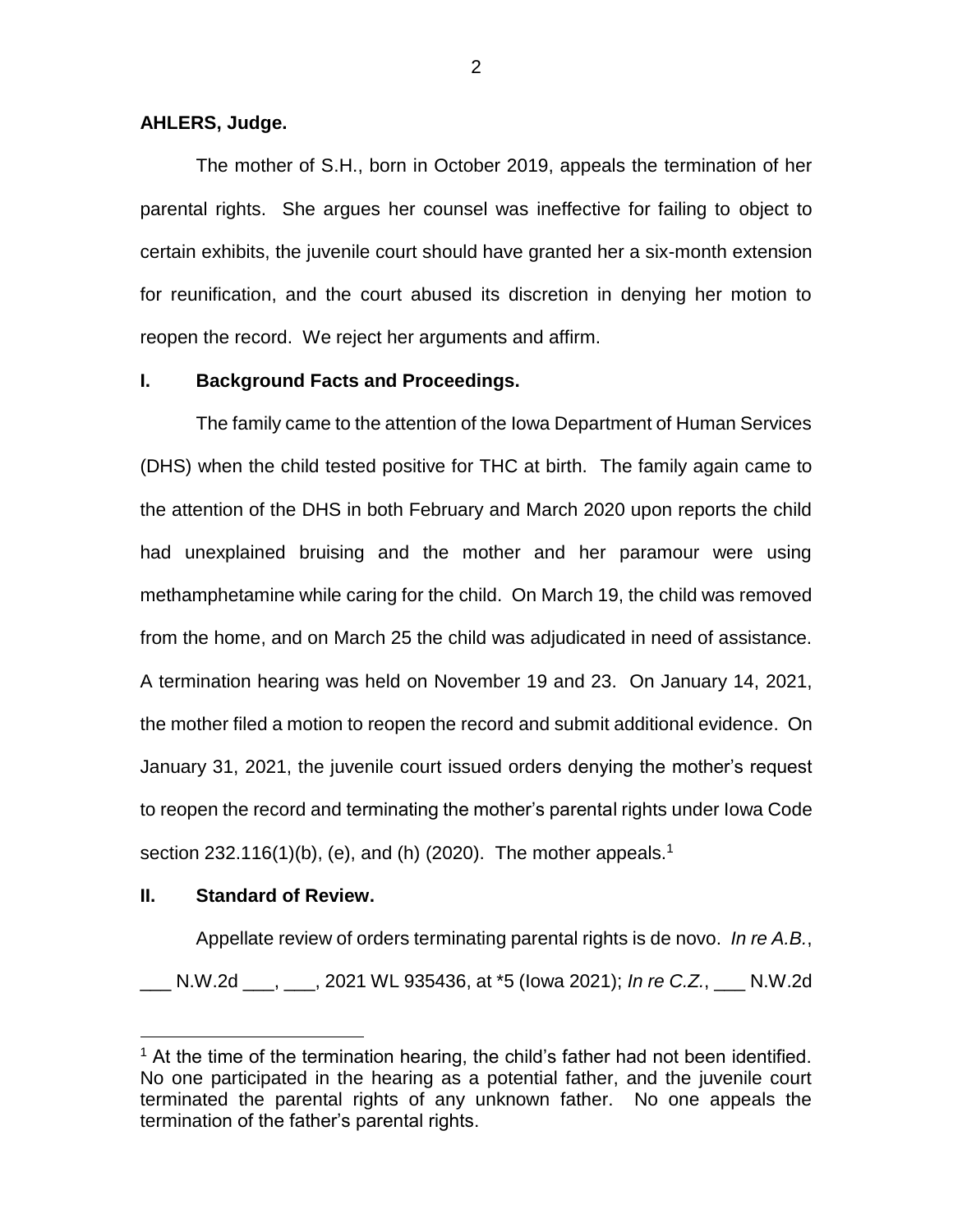\_\_\_, \_\_\_, 2021 WL 934999, at \*5 (Iowa 2021). Our primary consideration is the best interests of the child, *In re J.E.*, 723 N.W.2d 793, 798 (Iowa 2006), the defining elements of which are the child's safety and need for a permanent home. *In re H.S.*, 805 N.W.2d 737, 748 (Iowa 2011).

#### **III. Analysis.**

The mother argues her counsel was ineffective for failing to raise hearsay and lack-of-foundation objections to several exhibits. To prevail on a claim of ineffective assistance of counsel, the parent must "show (1) that counsel's performance was deficient, and (2) that actual prejudice resulted." *In re D.W.*, 385 N.W.2d 570, 579 (Iowa 1986).

The mother claims six exhibits were admitted at the termination hearing that should have been excluded for lack of foundation and as hearsay if her counsel had objected: (1) April 2020 sentencing order for the mother's conviction for possession of marijuana; (2) April 2020 sentencing order for the mother's conviction for possession of amphetamine; (3) June 2020 sentencing order for the mother's conviction for second-degree theft; (4) August 2020 report of the mother violating her probation; (5) November 2020 order to issue a warrant for the arrest of the mother; and (6) November 2020 report showing the mother's paramour placed multiple calls from jail to a phone number associated with the mother. We note that, even if these exhibits had been excluded, much of the relevant information entered the record either through witness testimony or the November 2020 DHS report to the court, to which the mother raises no challenge. Regardless, for purposes of this appeal, we will analyze the mother's claims without reference to the disputed exhibits. In doing so, even if we assume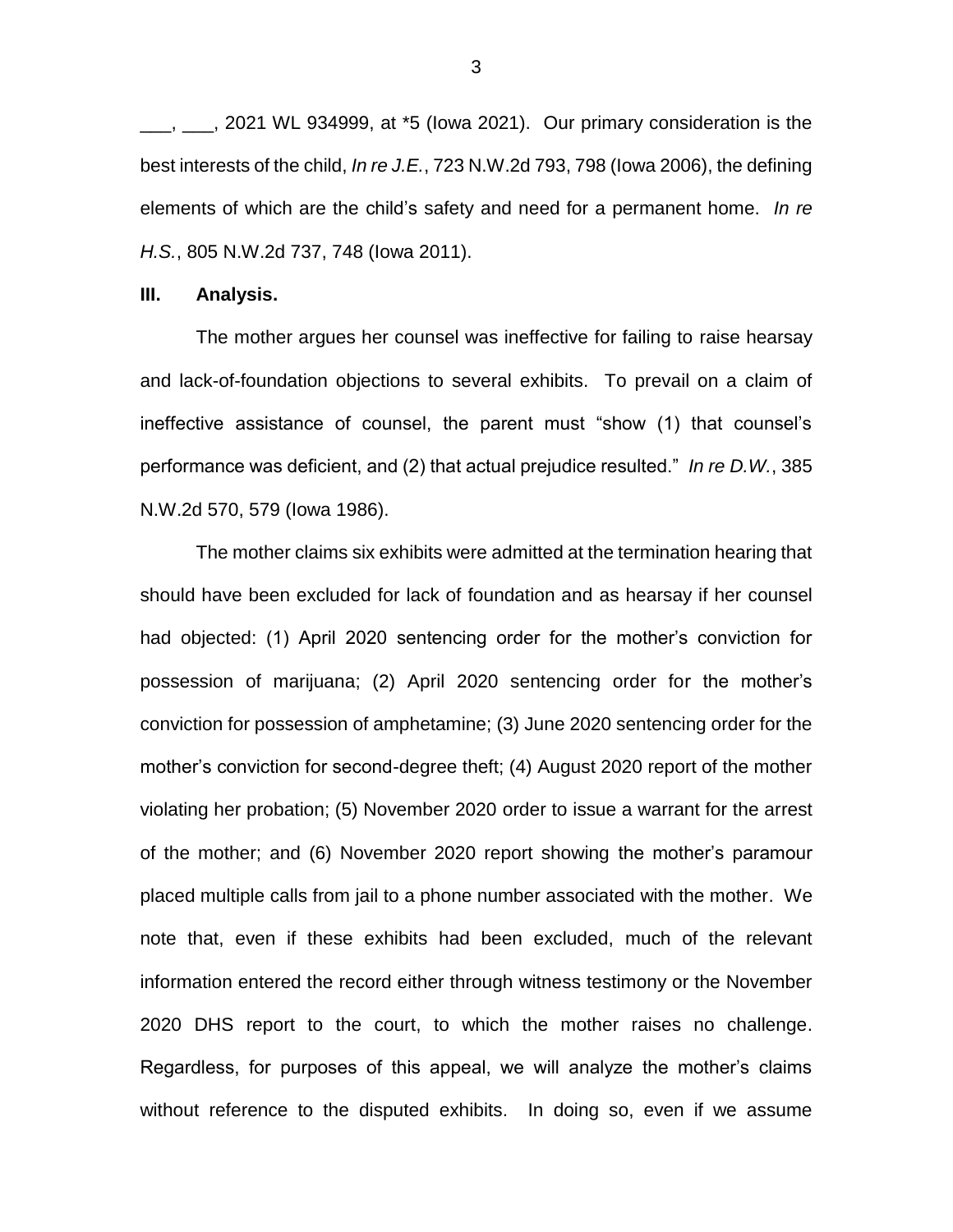counsel's performance was deficient in failing to object to these exhibits, the mother cannot show prejudice resulted because the other evidence in the record fully supports termination for the reasons explained below.

# **A. Grounds for Termination.**

The mother's first issue only references ineffective assistance of counsel.

Reading this first issue broadly, it appears the mother's primary argument is her counsel's deficient performance relieved the State of its burden to prove the statutory grounds for termination.

"When the juvenile court terminates parental rights on more than one statutory ground, we may affirm the juvenile court's order on any ground we find supported by the record. *In re A.B.*, 815 N.W.2d 764, (Iowa 2012). One of the grounds the juvenile court relied upon was Iowa Code section 232.116(1)(h), which allows the court to terminate parental rights if it finds all of the following:

(1) The child is three years of age or younger.

(2) The child has been adjudicated a child in need of assistance pursuant to section 232.96.

(3) The child has been removed from the physical custody of the child's parents for at least six months of the last twelve months, or for the last six consecutive months and any trial period at home has been less than thirty days.

(4) There is clear and convincing evidence that the child cannot be returned to the custody of the child's parents as provided in section 232.102 at the present time.

The child is clearly three years of age or younger, was adjudicated in need of assistance, and has been removed from the mother's home for the required time. *See* Iowa Code § 232.116(1)(h)(1)–(3). At the termination hearing, the mother acknowledged she was currently in jail on a probation violation and the child could not currently be returned to her at the present time. *See id.* § 232.116(1)(h)(4);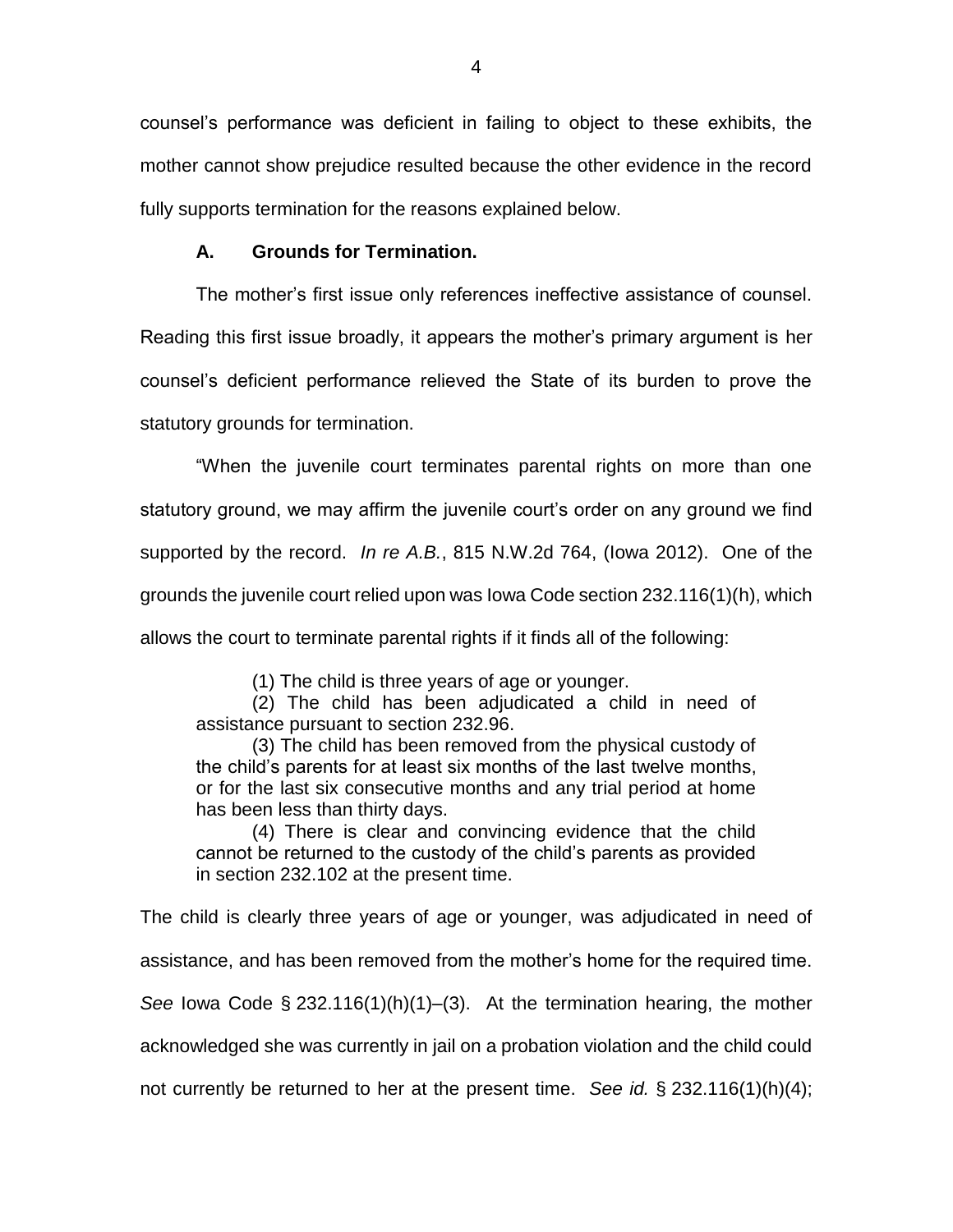*see also In re D.W.*, 791 N.W.2d 703, 707 (Iowa 2010) (interpreting the statutory language "at the present time" to mean "at the time of the termination hearing"). Therefore, even without considering the disputed exhibits, the State satisfied a statutory ground for termination.

### **B. Six-Month Extension.**

Next, the mother asserts the juvenile court should have granted her an additional six months to work toward reunification. *See* Iowa Code §§ 232.117(5) (permitting the juvenile court to enter a dispositional order pursuant to Iowa Code section 232.102 if the court does not terminate parental rights but still determines the child remains in need of assistance); 232.104(2)(b) (allowing the juvenile court to authorize a six-month extension if it determines "the need for removal of the child from the child's home will no longer exist at the end of the additional sixmonth period").

At the time of removal in March 2020, the State raised two primary concerns with the mother's care of the child. First, the child displayed multiple facial bruises in both February and March, generating founded abuse reports each time. Although the child suffered significant bruising while likely in the care of the mother or her paramour, the mother has never satisfactorily explained the cause of injury, claiming the child's injuries were self-inflicted. At the termination hearing, the mother was uncertain whether the child even suffered abuse, testifying "what the facts are telling me is that my child was not abused and that my child . . . gets bruised easily."

Second, the State at the time of removal raised concerns the mother was using illegal substances while caring for the child. The mother's substance abuse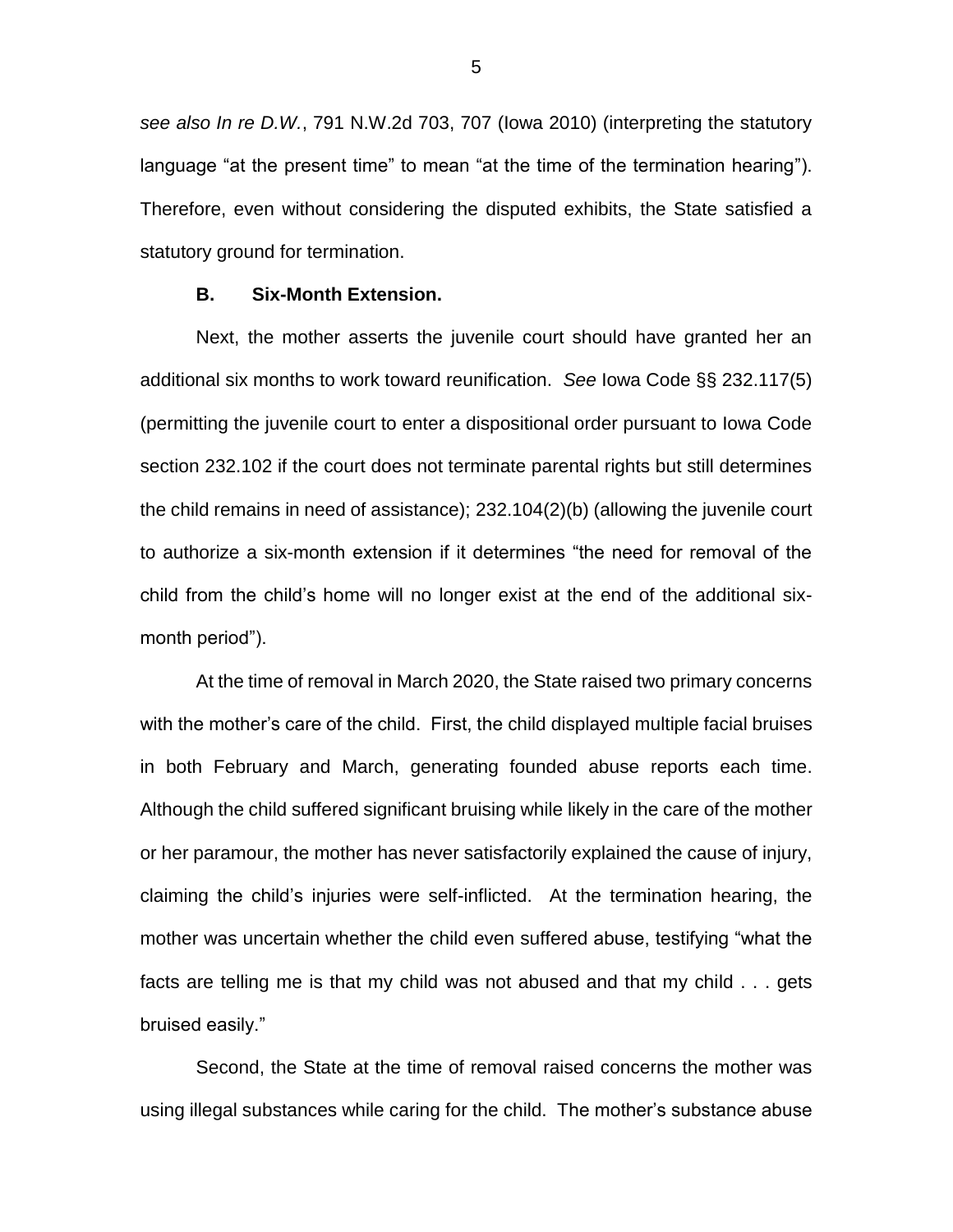has been an issue since the DHS first became involved when the child tested positive for THC at birth in October 2019. However, the mother denied using illegal substances until removal in March 2020. The mother has since acknowledged using marijuana at age 12, and her longest continuous period of sobriety since then is about two years. The mother began outpatient substance-abuse treatment on April 6, but her attendance was inconsistent and she was unsuccessfully discharged on July 21 after being out of care for over one month. At the termination hearing, the mother admitted she used methamphetamine "[a] few times a week" from her discharge until early September and she used marijuana "a couple times a week" until early November. The mother also acknowledged she did not contact the DHS during this time for help finding treatment. On October 8, the mother entered another outpatient treatment program and has since attended weekly sessions with one missed session due to incarceration.

The mother's recent efforts to obtain treatment are a step in the right direction, but a few weeks of action do not erase months of inaction following the child's birth. *See A.B.*, 815 N.W.2d at 778 ("Insight for the determination of the child's long-range best interests can be gleaned from evidence of the parent's past performance for that performance may be indicative of the quality of the future care that parent is capable of providing." (quoting *In re C.B.*, 611 N.W.2d 489, 495 (Iowa 2000))). The mother has been slow to address her long-term substance-abuse issues, and she still does not recognize the physical abuse that led to removal. She has also been reluctant to engage with DHS for other services, including having missed all visitation with the child since July. The DHS worker assigned to her case echoed these concerns, testifying the mother has not prioritized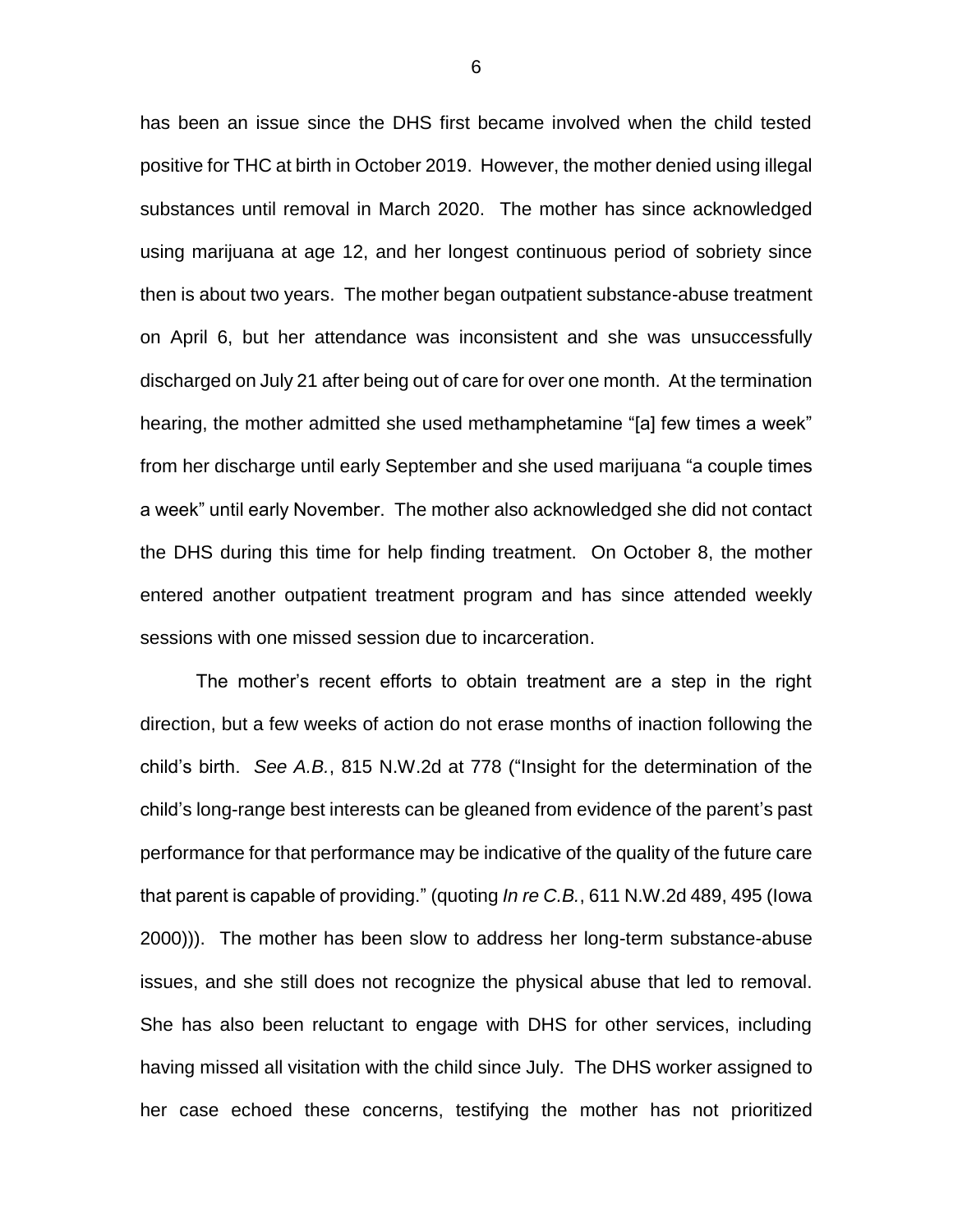reunification. At the time of the termination hearing, the child would have been at significant risk of harm in the mother's care due to these concerns, and we see no reason to believe the mother would meaningfully address these concerns with an additional six months. *See In re D.S*., 806 N.W.2d 458, 474 (Iowa Ct. App. 2011) ("We will not gamble with a child's future by asking him to continuously wait for a stable biological parent, particularly at such a tender age."). We agree with the juvenile court that providing additional time for reunification is not appropriate.

### **C. Reopening the Record.**

After the termination hearing, the mother filed a motion seeking to reopen the record. Her motion asserts that after the hearing she entered an inpatient treatment program where the child could live with her and the child was placed with a relative that would allow the court to enter a guardianship. We review the juvenile court's denial of a motion to reopen the record for abuse of discretion. *In re L.T.*, 924 N.W.2d 521, 526 (Iowa 2019).

The juvenile court denied the mother's motion because the mother did not present new evidence. *See id.* (stating the juvenile court generally may refuse to reopen the record "when the evidence was available to the parties at the time of the hearing"). The court noted testimony from the hearing that the mother hoped to enter inpatient treatment soon and the relative had been identified for long-term placement. The court also found that, even if this information were new and accurate, it would not change the court's analysis. *See In re A.S.*, 906 N.W.2d 467, 472 (Iowa 2018) ("[A] guardianship is not a legally preferable alternative to termination." (quoting *In re B.T.*, 894 N.W.2d 29, 32 (Iowa Ct. App. 2017))); *In re C.B.*, 611 N.W.2d 489, 495 (Iowa 2000) ("A parent cannot wait until the eve of